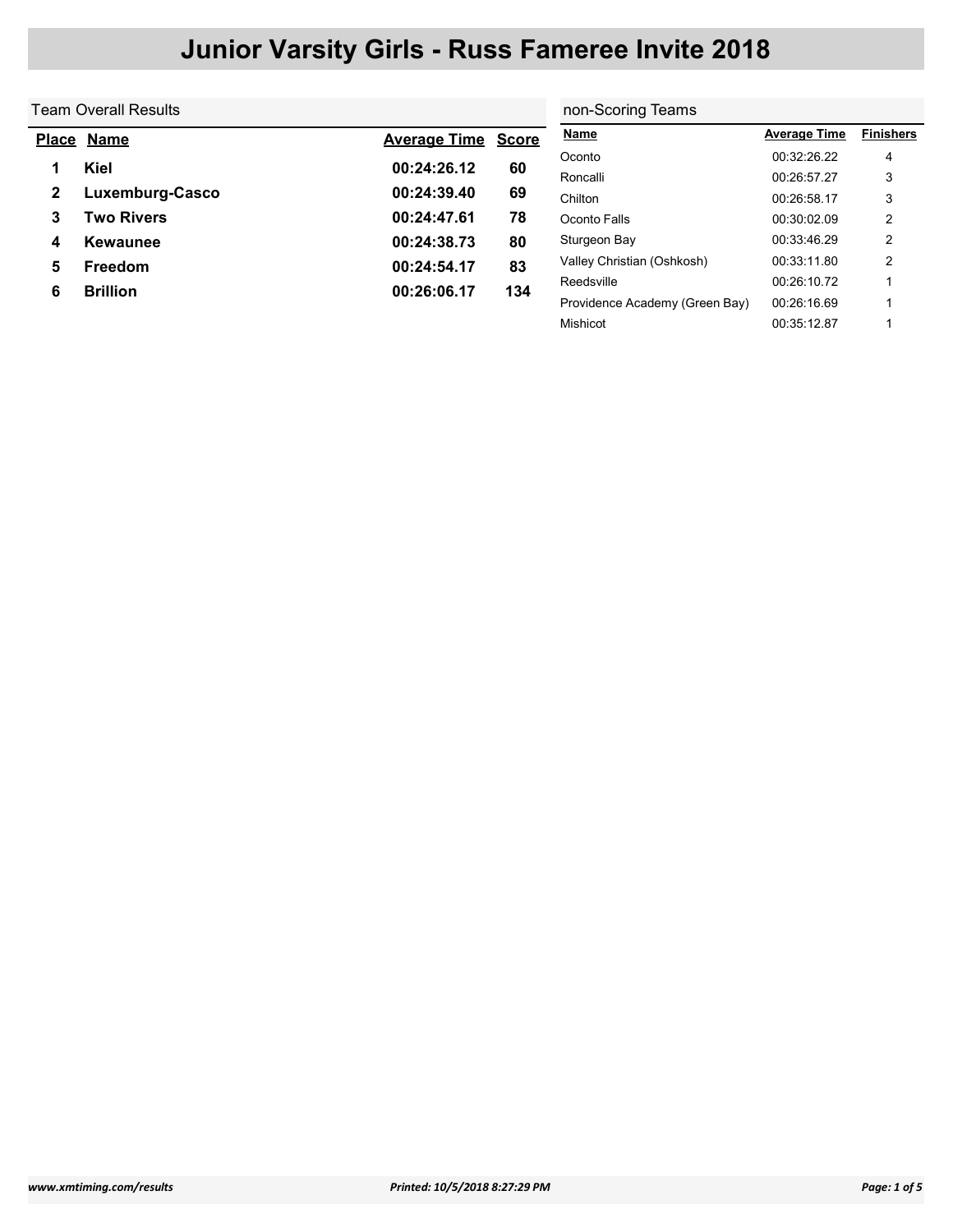Team Results

|              | <b>Place Team Name</b> |                              |      |                           |             | Average Time # of Finishers Team Score |                |
|--------------|------------------------|------------------------------|------|---------------------------|-------------|----------------------------------------|----------------|
| 1            | <b>Kiel</b>            |                              |      |                           | 00:24:26.12 | 7                                      | 60             |
|              | <b>Team Position</b>   | <b>Overall Position</b>      | Bib# | <b>Name</b>               |             | <b>Chip Time</b>                       | <b>Score</b>   |
|              | 1                      | 4                            | 290  | Jocelyn Aprill            |             | 00:23:25.88                            | 4              |
|              | $\overline{2}$         | $\overline{7}$               | 292  | Kayla Hanson              |             | 00:23:53.18                            | $\overline{7}$ |
|              | 3                      | 13                           | 291  | <b>Shirley Catalan</b>    |             | 00:24:37.74                            | 13             |
|              | 4                      | 16                           | 296  | Elsi Lucas                |             | 00:24:57.47                            | 16             |
|              | 5                      | 21                           | 294  | <b>Kennedie Kautzer</b>   |             | 00:25:16.36                            | 20             |
|              | 6                      | 43                           | 297  | <b>Addison Ramminger</b>  |             | 00:27:08.57                            | (32)           |
|              | $\overline{7}$         | 65                           | 301  | Emily Westphalen          |             | 00:30:31.80                            | (42)           |
| $\mathbf{2}$ | Luxemburg-Casco        |                              |      |                           | 00:24:39.40 | 18                                     | 69             |
|              | <b>Team Position</b>   | <b>Overall Position</b>      | Bib# | Name                      |             | <b>Chip Time</b>                       | <b>Score</b>   |
|              | 1                      | 8                            | 330  | Micaela Boucher           |             | 00:23:58.70                            | 8              |
|              | $\mathbf{2}$           | 11                           | 332  | <b>Vicki Christoph</b>    |             | 00:24:13.26                            | 11             |
|              | 3                      | 14                           | 348  | <b>Cadence Trimberger</b> |             | 00:24:41.66                            | 14             |
|              | 4                      | 17                           | 346  | Kaitlyn Leppiaho          |             | 00:25:07.09                            | 17             |
|              | 5                      | 20                           | 339  | <b>Gabrielle Haen</b>     |             | 00:25:16.28                            | 19             |
|              | 6                      | 23                           | 333  | Mackayla DeBaker          |             | 00:25:21.46                            | (22)           |
|              | 7                      | 24                           | 341  | Megan Jodar               |             | 00:25:22.30                            | (23)           |
|              | 8                      | 25                           | 349  | Kaitlin Vogt              |             | 00:25:30.89                            | (24)           |
| 3            | <b>Two Rivers</b>      |                              |      |                           | 00:24:47.61 | 9                                      | 78             |
|              | <b>Team Position</b>   | <b>Overall Position</b>      | Bib# | Name                      |             | <b>Chip Time</b>                       | <b>Score</b>   |
|              | 1                      | 6                            | 565  | <b>Rachelle Rank</b>      |             | 00:23:42.02                            | 6              |
|              | 2                      | 10                           | 567  | Ariana Zimney             |             | 00:24:03.30                            | 10             |
|              | 3                      | 15                           | 564  | <b>Elyce Laurin</b>       |             | 00:24:46.52                            | 15             |
|              | 4                      | 19                           | 560  | <b>Maddy Cady</b>         |             | 00:25:15.83                            | 18             |
|              | 5                      | 33                           | 561  | Jordan Crosslan           |             | 00:26:10.38                            | 29             |
|              | 6                      | 36                           | 563  | <b>Kiley Graff</b>        |             | 00:26:17.38                            | (30)           |
|              | 7                      | 44                           | 559  | Claire Becker             |             | 00:27:25.28                            | (33)           |
|              | 8                      | 63                           | 562  | <b>Rosie Ehle</b>         |             | 00:30:08.00                            | (41)           |
| 4            | <b>Kewaunee</b>        |                              |      |                           | 00:24:38.73 | 6                                      | 80             |
|              | <b>Team Position</b>   | <b>Overall Position</b>      | Bib# | <b>Name</b>               |             | <b>Chip Time</b>                       | <b>Score</b>   |
|              | 1                      | 1                            | 264  | <b>Elena Lewis</b>        |             | 00:21:55.32                            | 1              |
|              | $\mathbf{2}$           | 5                            | 263  | Olivia Joski              |             | 00:23:35.18                            | 5              |
|              | 3                      | 12                           | 262  | Ashley Hershfield         |             | 00:24:16.89                            | 12             |
|              | 4                      | 31                           | 268  | <b>Grace Wisnicky</b>     |             | 00:25:58.52                            | 28             |
|              | 5                      | 45                           | 261  | Kelli Barta               |             | 00:27:27.73                            | 34             |
|              | 6                      | 53                           | 266  | Shawna Shaw               |             | 00:28:30.99                            | (39)           |
| 5            | Freedom                |                              |      |                           | 00:24:54.17 | 5                                      | 83             |
|              | <b>Team Position</b>   | <b>Overall Position Bib#</b> |      | <b>Name</b>               |             | <b>Chip Time</b>                       | <b>Score</b>   |
|              | 1                      | $\mathbf 2$                  | 236  | <b>Carly Peters</b>       |             | 00:22:12.46                            | $\mathbf{2}$   |
|              | $\mathbf{2}$           | 3                            | 232  | <b>Imigin Coenen</b>      |             | 00:23:15.79                            | 3              |
|              | 3                      | 9                            | 233  | <b>Sara Duffy</b>         |             | 00:24:02.88                            | 9              |
|              | 4                      | 38                           | 237  | <b>Chloee Urban</b>       |             | 00:26:31.53                            | 31             |
|              | 5                      | 50                           | 234  | <b>Allison Hofacker</b>   |             | 00:28:28.19                            | 38             |
| 6            | <b>Brillion</b>        |                              |      |                           | 00:26:06.17 | 14                                     | 134            |
|              | <b>Team Position</b>   | <b>Overall Position</b>      | Bib# | <b>Name</b>               |             | <b>Chip Time</b>                       | <b>Score</b>   |
|              | 1                      | 22                           | 149  | <b>Madilyn Cox</b>        |             | 00:25:19.25                            | 21             |
|              | $\mathbf{2}$           | 26                           | 123  | <b>Emerysn Olson</b>      |             | 00:25:37.42                            | 25             |
|              | 3                      | 29                           | 157  | <b>Emily Pope</b>         |             | 00:25:48.76                            | 26             |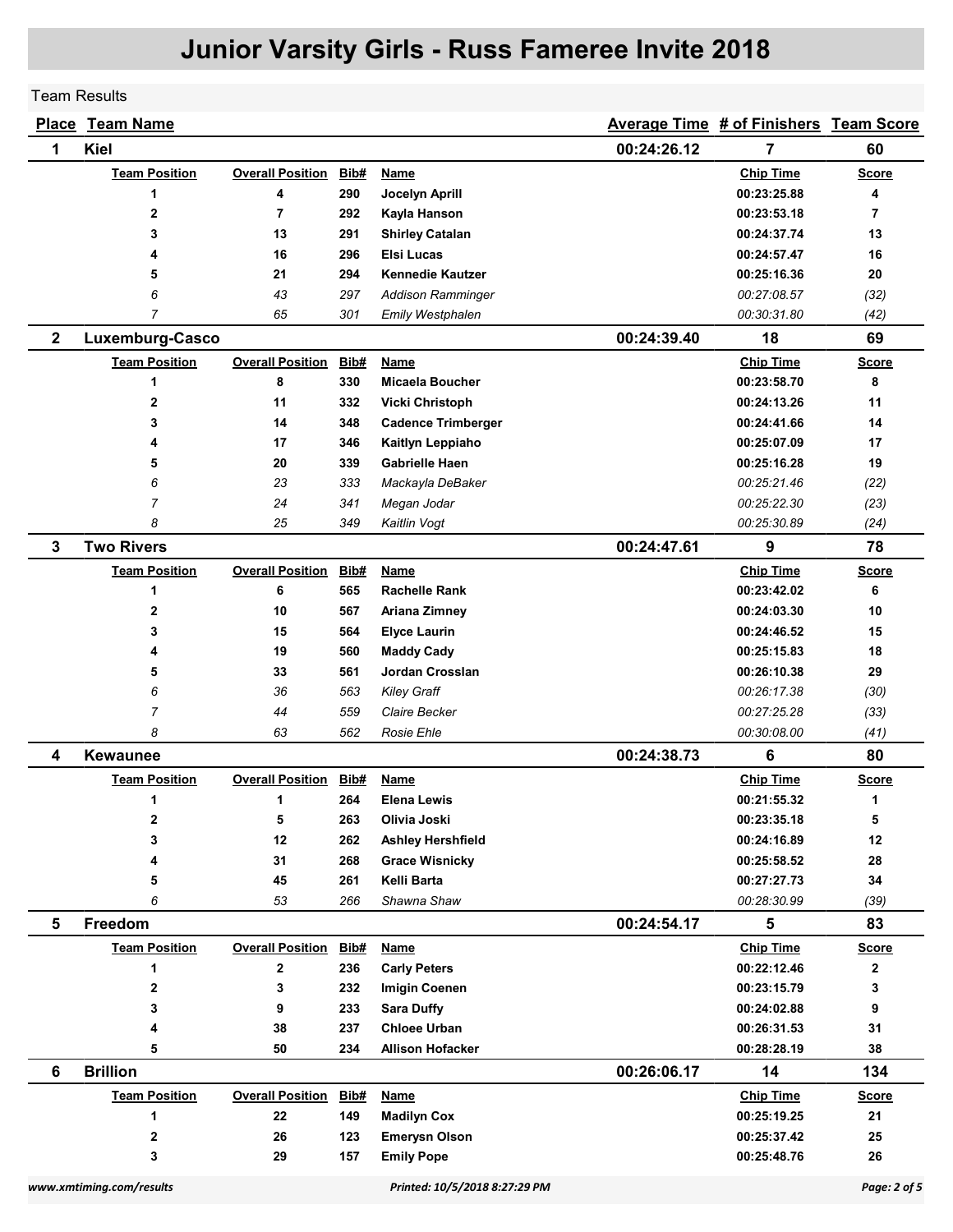| 4 | 30 | 150 | Ameilia DeLaTorre     | 00:25:54.73 | 27   |
|---|----|-----|-----------------------|-------------|------|
| 5 | 46 | 153 | <b>Lauren Hardy</b>   | 00:27:50.68 | 35   |
| 6 | 48 | 148 | Madeline Cooney       | 00:28:13.68 | (36) |
|   | 49 | 158 | Cailin Schwalbach     | 00:28:20.21 | (37) |
| 8 | 54 | 147 | <b>Brenna Calaway</b> | 00:28:32.23 | (40) |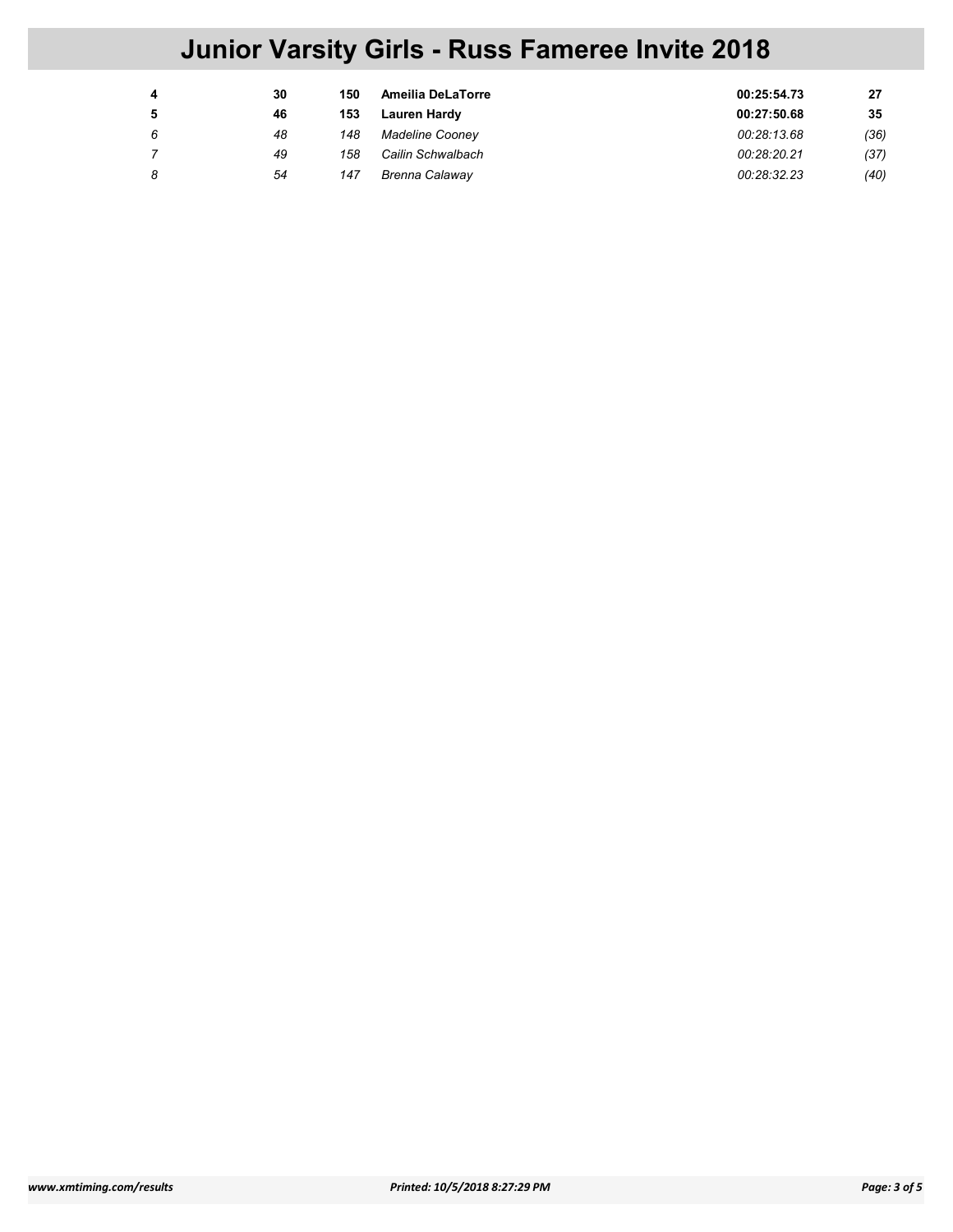## Individual Overall Results

| <b>Overall</b> |      |     | Score Bib# Name           | <b>Class</b> | <b>Chip Time Team</b>                      |
|----------------|------|-----|---------------------------|--------------|--------------------------------------------|
| 1              | 1    | 264 | <b>Elena Lewis</b>        | <b>SO</b>    | 00:21:55.32 Kewaunee                       |
| 2              | 2    | 236 | <b>Carly Peters</b>       | JR           | 00:22:12.46 Freedom                        |
| 3              | 3    | 232 | <b>Imigin Coenen</b>      | <b>JR</b>    | 00:23:15.79 Freedom                        |
| 4              | 4    | 290 | Jocelyn Aprill            | FR           | 00:23:25.88 Kiel                           |
| 5              | 5    | 263 | Olivia Joski              | SR           | 00:23:35.18 Kewaunee                       |
| 6              | 6    | 565 | <b>Rachelle Rank</b>      | <b>JR</b>    | 00:23:42.02 Two Rivers                     |
| 7              | 7    | 292 | Kayla Hanson              | JR           | 00:23:53.18 Kiel                           |
| 8              | 8    | 330 | Micaela Boucher           | FR           | 00:23:58.70 Luxemburg-Casco                |
| 9              | 9    | 233 | <b>Sara Duffy</b>         | <b>SR</b>    | 00:24:02.88 Freedom                        |
| 10             | 10   | 567 | Ariana Zimney             | JR           | 00:24:03.30 Two Rivers                     |
| 11             | 11   | 332 | Vicki Christoph           | FR           | 00:24:13.26 Luxemburg-Casco                |
| 12             | 12   | 262 | <b>Ashley Hershfield</b>  | SO           | 00:24:16.89 Kewaunee                       |
| 13             | 13   | 291 | <b>Shirley Catalan</b>    | SR           | 00:24:37.74 Kiel                           |
| 14             | 14   | 348 | <b>Cadence Trimberger</b> | <b>FR</b>    | 00:24:41.66 Luxemburg-Casco                |
| 15             | 15   | 564 | <b>Elyce Laurin</b>       | SO           | 00:24:46.52 Two Rivers                     |
| 16             | 16   | 296 | Elsi Lucas                | <b>FR</b>    | 00:24:57.47 Kiel                           |
| 17             | 17   | 346 | Kaitlyn Leppiaho          | SR           | 00:25:07.09 Luxemburg-Casco                |
| 18             | 0    | 469 | Ella Cvetezar             | SO           | 00:25:12.95 Roncalli                       |
| 19             | 18   | 560 | <b>Maddy Cady</b>         | <b>FR</b>    | 00:25:15.83 Two Rivers                     |
| 20             | 19   | 339 | <b>Gabrielle Haen</b>     | <b>SR</b>    | 00:25:16.28 Luxemburg-Casco                |
| 21             | 20   | 294 | <b>Kennedie Kautzer</b>   | SO           | 00:25:16.36 Kiel                           |
| 22             | 21   | 149 | <b>Madilyn Cox</b>        | SR           | 00:25:19.25 Brillion                       |
| 23             | (22) | 333 | Mackayla DeBaker          | JR           | 00:25:21.46 Luxemburg-Casco                |
| 24             | (23) | 341 | Megan Jodar               | JR           | 00:25:22.30 Luxemburg-Casco                |
| 25             | (24) | 349 | Kaitlin Vogt              | SO           | 00:25:30.89 Luxemburg-Casco                |
| 26             | 25   | 123 | <b>Emerysn Olson</b>      | SO           | 00:25:37.42 Brillion                       |
| 27             | 0    | 347 | Brianna Paye              | SO           | 00:25:38.72 Luxemburg-Casco                |
| 28             | 0    | 338 | Esther Frontuto           | SR           | 00:25:45.81 Luxemburg-Casco                |
| 29             | 26   | 157 | <b>Emily Pope</b>         | SR           | 00:25:48.76 Brillion                       |
| 30             | 27   | 150 | <b>Ameilia DeLaTorre</b>  | FR           | 00:25:54.73 Brillion                       |
| 31             | 28   | 268 | <b>Grace Wisnicky</b>     | FR           | 00:25:58.52 Kewaunee                       |
| 32             | 0    | 179 | Emma Bartel               | FR           | 00:26:02.52 Chilton                        |
| 33             | 29   | 561 | Jordan Crosslan           | FR           | 00:26:10.38 Two Rivers                     |
| 34             | 0    | 445 | Sarah Towne               | ${\sf FR}$   | 00:26:10.72 Reedsville                     |
| 35             | 0    | 428 | Annika Frick              | SO           | 00:26:16.69 Providence Academy (Green Bay) |
| 36             | (30) | 563 | <b>Kiley Graff</b>        | JR           | 00:26:17.38 Two Rivers                     |
| 37             | 0    | 334 | Lauren Dhuey              | SR           | 00:26:31.36 Luxemburg-Casco                |
| 38             | 31   | 237 | <b>Chloee Urban</b>       | <b>FR</b>    | 00:26:31.53 Freedom                        |
| 39             | 0    | 470 | <b>Anne Gentine</b>       | JR           | 00:26:42.52 Roncalli                       |
| 40             | 0    | 180 | Julia Diedrich            | SO           | 00:26:46.42 Chilton                        |
| 41             | 0    | 401 | <b>Karly Murphy</b>       | SR           | 00:26:46.42 Oconto                         |
| 42             | 0    | 342 | Hannah Judkins            | SR           | 00:26:55.35 Luxemburg-Casco                |
| 43             | (32) | 297 | <b>Addison Ramminger</b>  | FR           | 00:27:08.57 Kiel                           |
| 44             | (33) | 559 | Claire Becker             | FR.          | 00:27:25.28 Two Rivers                     |
| 45             | 34   | 261 | Kelli Barta               | JR           | 00:27:27.73 Kewaunee                       |
| 46             | 35   | 153 | Lauren Hardy              | <b>JR</b>    | 00:27:50.68 Brillion                       |
| 47             | 0    | 182 | Olivia Hoerl              | FR           | 00:28:05.58 Chilton                        |
| 48             | (36) | 148 | Madeline Cooney           | JR           | 00:28:13.68 Brillion                       |
| 49             | (37) | 158 | Cailin Schwalbach         | JR           | 00:28:20.21 Brillion                       |
| 50             | 38   | 234 | <b>Allison Hofacker</b>   | <b>JR</b>    | 00:28:28.19 Freedom                        |
| 51             | 0    | 343 | Jessica Kerscher          | JR           | 00:28:28.85 Luxemburg-Casco                |